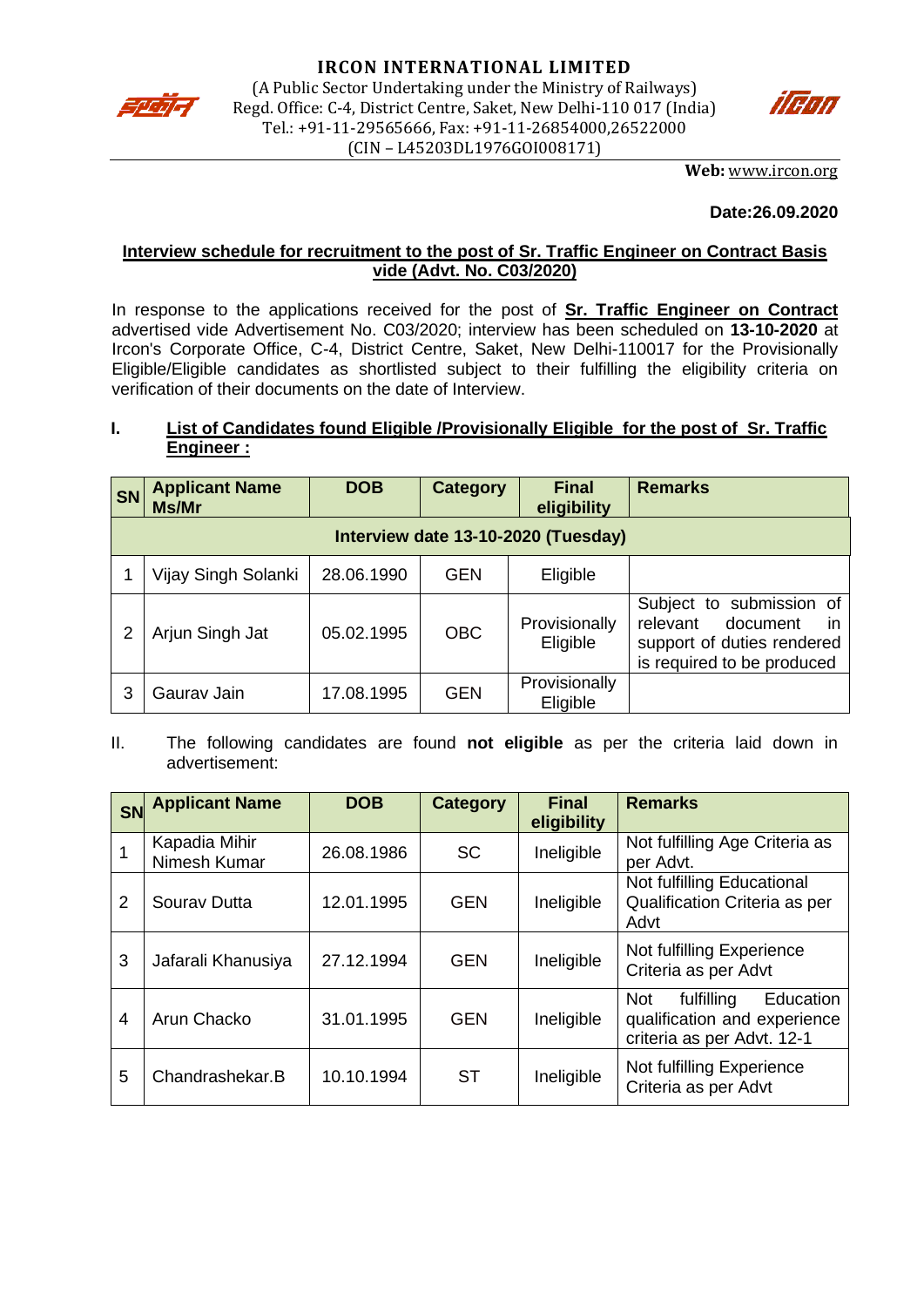Shortlisted candidates for the posts of **Sr. Traffic Engineer on contract** as table at para **(I) above** are directed to report for the Interview as per the details below:

| <b>Post</b>                                       | No. of<br>candidates | Schedule of<br><b>Interview</b> | <b>Venue</b>                                                                                                              |
|---------------------------------------------------|----------------------|---------------------------------|---------------------------------------------------------------------------------------------------------------------------|
| <b>Sr. Traffic Engineer</b><br>Advt. No. C03/2020 | 3                    | 13-10-2020<br>9.00 AM)          | <b>IRCON INTERNATIONAL LTD,</b><br><b>(Reporting time <math>-</math> C-4 District Centre Saket,</b><br>New Delhi, 110017. |

# **A. Directions for Eligible/Provisionally Eligible Candidates :**

**Candidature of Shortlisted candidates for interview is purely provisional subject to subsequent verification of original documents and also fulfilling the eligibility conditions as advertised.** 

**All Eligible/Provisionally Eligible candidates** as per the table specified at para (I) above are requested to bring their following original testimonials, along with a photocopy, for document verification on the day of interview as per the schedule above:

- (i) Matriculation Certificate (for age proof);
- (ii) Degree and Marksheets of all the semester/year of Minimum Education Qualification (MEQ) prescribed in the Advt.
- (iii) Certificates of other professional qualifications, if any;
- (iv) **Certificates in proof of experience**, as applicable, **clearly projecting the requisite experience indicating the length and nature of experience and work done, as per eligibility conditions/criteria**. Certificate/proof submitted in support of experience should clearly mention the date of joining & relieving. **Offer letter alone will not be considered as proof of experience**, the candidate should submit acceptable proof of joining & relieving
- (v) Certificate in support of claim of belonging to Schedule Caste, Schedule Tribe, Other Backward Classes, EWS where applicable in prescribed format as per Govt. of India guidelines.
- (vi) **If the candidate belongs to OBC**, a caste certificate issued in the **current financial year** only by a competent authority as applicable for **appointment to the services in Govt. Of India.** Please note that an OBC certificate issued in the current financial year only can be accepted as a current proof of your not belonging to "creamy layer" in the OBC.
- (vii) One Photo-identity-card like Aadhaar Card, Driving-license, Passport or any other valid document with you for identification.
- **(viii) Candidates serving in Central/State Government/ Public Sector Undertaking including Public Sector Banks/Autonomous Bodies etc. Including Departmental candidates are required to produce a "No Objection Certificate" from their present employer at the time of interview in original failing which, he/she will not be allowed to appear in the interview.**
- (ix) Complete set of self-attested photocopies of all the above mentioned certificates.
- (x) Latest passport sized photograph.
- (xi) Failure to adhere to above may lead to cancellation of the candidature. The interview of such candidates may be held at discretion of IRCON Management. No claim whatsoever in case of cancellation of candidature/ non-interview (due to non-adherence as mentioned above) shall be entertained.

# **General Instructions:**

(i) The candidates are once again advised to check their eligibility thoroughly before appearing for the interview to avoid disappointment at later stage. If any discrepancies are found at